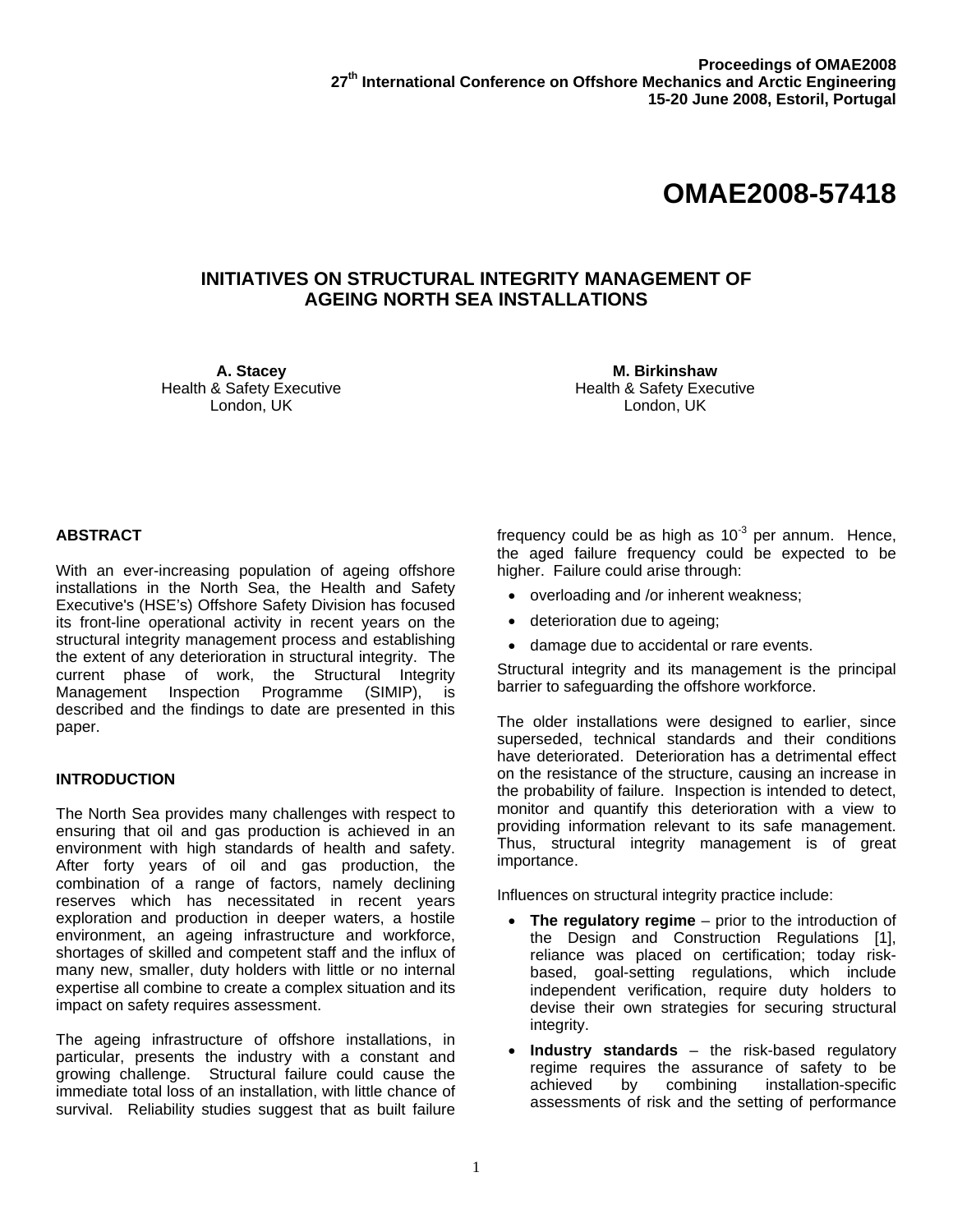standards with prescriptive generic international engineering codes and standards in the absence of UK equivalents.

- **Owner / operator policies** corporate investment in the skill-base and offshore assets is susceptible to oil & gas price fluctuations resulting, today, in a stretched technical resource challenged to extend field life and make marginal fields economic despite ageing infrastructure. Changes have occurred in the supply chain and its delivery, requiring changes to existing management processes. Lack of investment similarly means there is no longer an industry forum for advancing structural integrity issues involving all stakeholders (i.e. HSE, Oil & Gas UK, trades unions, etc.), leaving individual duty holders within the UK offshore industry to define their own structural integrity management practice. The need for an agreed structural integrity management framework and associated standards is addressed in [2].
- **Installation types** seabed-founded or floating; fixed or mobile.
- **The nature of the hazards and threats to integrity** – extreme weather, seismicity, vessel impact, fire & explosion, material degradation etc..

Further background to the influence of these factors on structural integrity is presented in [3].

HSE's structural integrity strategy [4] has been revised recently to encompass all the known key issues and current activities of the Offshore Division with respect to structural integrity management [5]. It is a five-year strategy and is summarised below.

### **STRATEGY FOR STRUCTURAL INTEGRITY**

### **Objectives**

The aim of the structural integrity strategy is to ensure that the life-cycle structural integrity of offshore installations is secured in order to safeguard the offshore workforce requires - this aim forms the basis of the integrity provisions of the Design and Construction Regulations (DCR) [1]. The Health and Safety Executive's Offshore Safety Division is concerned primarily that:

- design, construction, in-service integrity maintenance and decommissioning are properly managed;
- appropriate information and criteria are available and used in the associated analysis and assessments.

The above translates into two primary objectives:

(a) to secure appropriate standards of integrity through a programme of assessment, inspection and enforcement of the relevant provisions of the Design and Construction Regulations (DCR) [1] and the Safety Case Regulations (SCR) [6];

| <b>STRUCTURAL INTEGRITY</b>               |              |                                                                                                                                                                                                                                                 |  |  |  |  |  |
|-------------------------------------------|--------------|-------------------------------------------------------------------------------------------------------------------------------------------------------------------------------------------------------------------------------------------------|--|--|--|--|--|
| Objective                                 |              | <b>Description</b>                                                                                                                                                                                                                              |  |  |  |  |  |
| (a) Assessment, inspection & enforcement  | <b>SI-01</b> | Inspecting and enforcing the integrity<br>provisions of the DCR on all major design,<br>construction and modification projects.                                                                                                                 |  |  |  |  |  |
|                                           | <b>SI-02</b> | Assessing all safety cases for design and<br>operation to ensure appropriate<br>first<br>treatment of structural integrity, and the<br>appropriate performance<br>setting of<br>standards.                                                      |  |  |  |  |  |
|                                           | <b>SI-03</b> | Inspecting and enforcing the integrity<br>maintenance provisions of<br>DCR<br>by<br>examining the corporate arrangements of<br>each Duty Holder and the particular<br>arrangements for a representative sample<br>of installations.             |  |  |  |  |  |
|                                           | <b>SI-04</b> | Reassessing a sample of safety case re-<br>submissions from each duty holder to<br>continuous<br>improvement,<br>secure<br>particularly in areas where significant new<br>information has become available (e.g.<br>response to blast loading). |  |  |  |  |  |
|                                           | <b>SI-05</b> | Investigating all reports of a significant<br>threat to integrity made under the DCR.                                                                                                                                                           |  |  |  |  |  |
| dance & standards<br>(b) Information, gui | <b>SI-06</b> | Establishing and maintaining guidance to<br>Inspectors to enable the above to<br>be<br>carried out effectively and consistently.                                                                                                                |  |  |  |  |  |
|                                           | <b>SI-07</b> | Carrying out a programme of research to<br>and disseminate<br>improved<br>provide<br>information on certain aspects<br>of the<br>behaviour of offshore structures.                                                                              |  |  |  |  |  |
|                                           | SI-08        | Assisting and influencing the development<br>new international<br>of the<br>standards<br>for<br>offshore structures under ISO/TC67/SC7<br>and other to ensure suitability for UKCS<br>applications.                                             |  |  |  |  |  |
|                                           | <b>SI-09</b> | Working with industry to identify the need<br>for and to provide any guidance required<br>pending<br>completion<br>the<br>οf<br>iso<br>programme.                                                                                               |  |  |  |  |  |

Table 1: Structural integrity strategy objectives

(b) to ensure that appropriate information, guidance and standards are in place by working with industry groups and standards bodies wherever possible.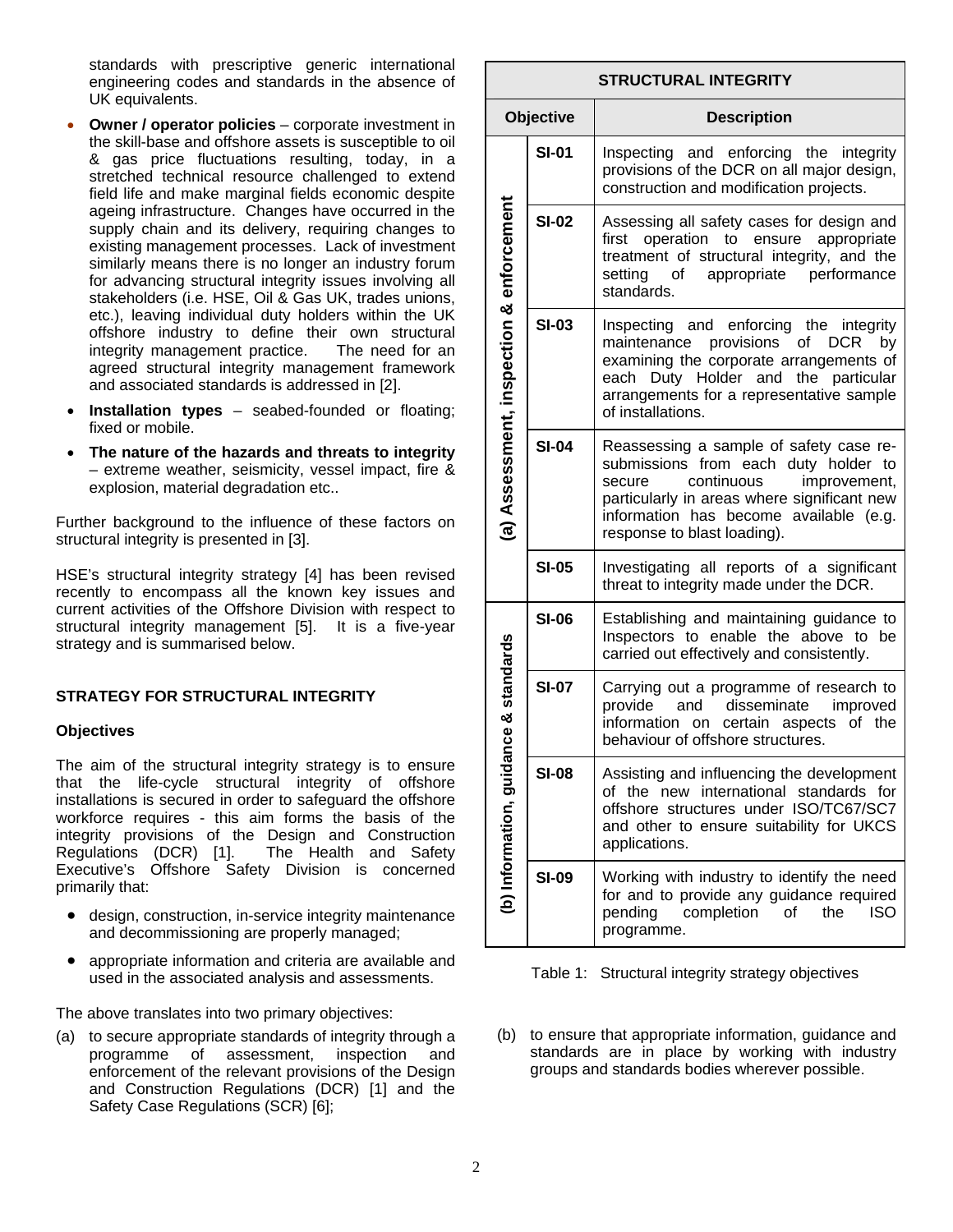The structural integrity objectives (SI-01 to SI-09) are listed in Table 1. Objectives SI-01 to SI-05 relate to primary objective (a), i.e. assessment, inspection and enforcement. Objectives SI-07 to SI-09 relate to primary objective (b), i.e. information, guidance and standards.

### **Implementation of Structural Integrity Strategy**

The structural integrity strategy has been delivered by balanced intervention, entailing direct contact in relation to individual installations, through concerted action with industry on specific themes, to wider engagement with industry representatives and intermediaries on generic technical matters. Whilst quantified methods have a role in maintaining structural integrity the primary focus has been on embedding 'good practice'.

For any given theme, multiple complementary interventions are required. Specific interventions and their contribution include:

- **Safety case assessment** providing a basis for inspection and, where appropriate, enforcement, as well as new intelligence enabling movement in safety culture to be monitored.
- **Themed inspections** combing tools dealing with managerial as well as cultural aspects through which insight to safety culture is gathered.
- **Standards work, including through ISO, ensuring** good practice is identified and disseminated
- **Internal documentation** (e.g. technical policy) seeking to achieve consistency in approach by OSD.
- **Research** keeping interventions alive and focused.

This paper focuses on the themed inspections.

### **Development of Topic Strategy**

In developing the topic strategy, an approach was taken utilising (with reference to Figure 1) both bottom-up, datadriven and top-down, organisation-driven aspects. The data-driven approach uses the significant amount of information available from the assessment of safety cases, inspection and audit findings, as well as accident and incident information, whilst the top-down, organisational-driven aspects derive from a review of all industry sectors across HSE.

The current strategy is designed to meet the requirements of [7] and the placement of OSD activity in the Major Hazards Strategic Programme. The structural integrity activities have been grouped into seven specific areas:

- (1) Ageing installations and integrity management (for all types of structure – floaters, fixed and jack-ups; topsides and underwater);
- (2) Understanding uncertainties in extreme weather hazards;



Figure 1: Development of Topic Strategies

- (3) Foundation failure (including jack-up site investigation);
- (4) Fire & explosion response;
- (5) Improved understanding of dynamic loading (including seismic & boat impact) and response;
- (6) Materials (e.g. corrosion, high strength steels, ship steels, concrete, cold climate effects, etc.);
- (7) Reliability techniques (quantification and performance standards).

The strategy describes OSD's planned activities to address generic concerns arising from knowledge about the population of offshore installations on the UKCS derived from safety case assessment, inspections and incidents.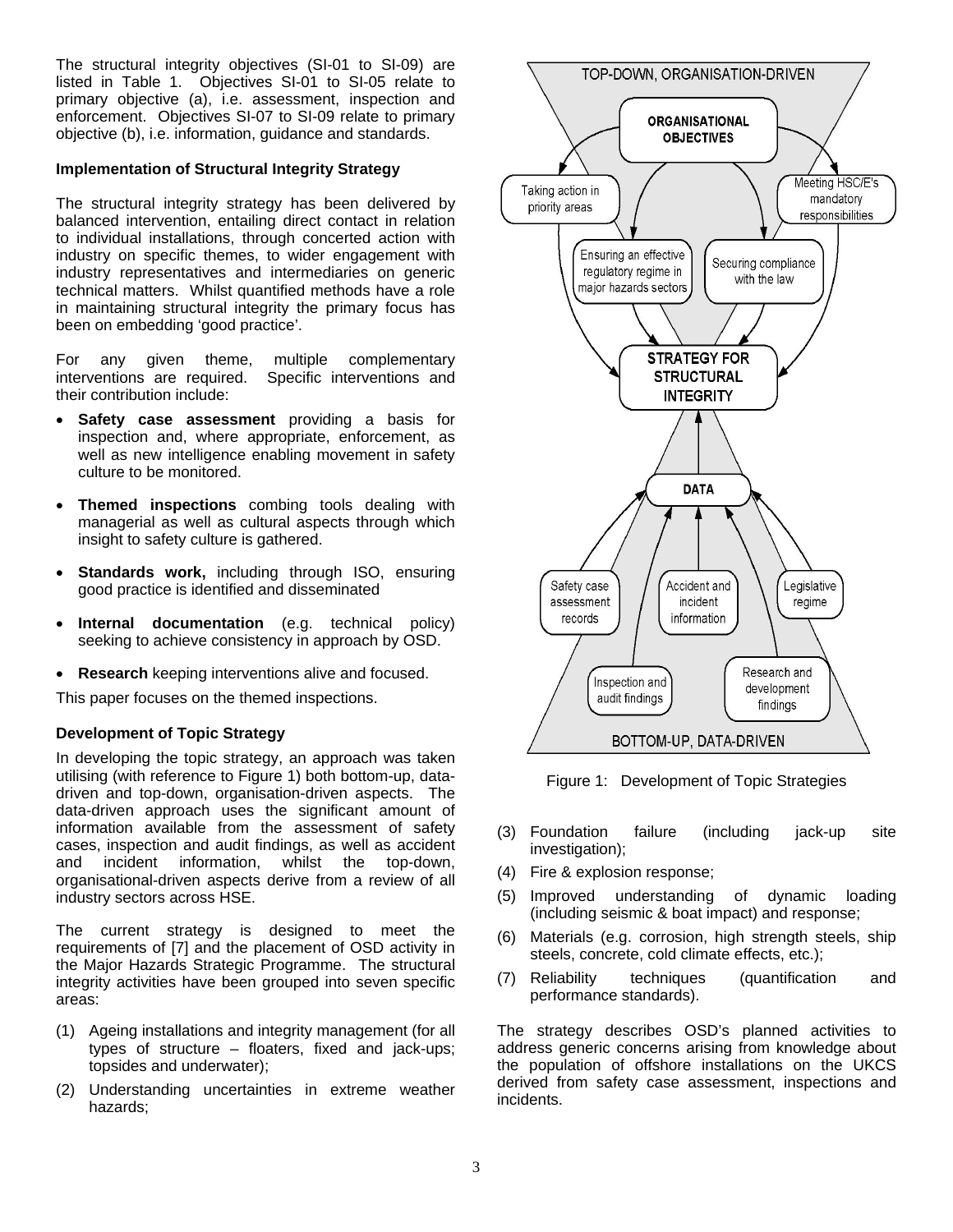### **STRUCTURAL INTEGRITY ISSUES**

#### **Floating Installations**

#### FPSOs and FSUs

FPSO (Floating Production Storage and Offloading) and FSU (Floating Storage Unit) installations of monohull form (i.e. ship-like) are used particularly for marginal fields and for deep water locations. Over twenty installations of this type are currently in operation, with more likely to come on stream for future projects. Most of these installations have been built in the last fifteen years, although a few have been converted from tankers over fifteen years old at the time of conversion and hence now approaching a 'structural age' of between twenty and twenty five years, Many of these installations will continue to be operated for several years to come.

Much effort has been expended in assessing the effects of a wide range of hazards on other types of installations, due in part to the large numbers of these installations compared to monohulls. Further work is required in assessing the effects of certain hazards for the small but growing number of monohull installations.

The use of monohull structures as offshore installations has been supported by the use of existing class and international ship standards for design, construction and in-service inspection. There are concerns and a certain amount of evidence that some aspects of these standards may not be wholly adequate for use as offshore installations. For example, the approach to inspection for a tanker subject to periodic dockyard visits may not be appropriate for an installation that is expected to remain on station for 10 years.

### Semi-submersibles

Semi-submersible installations are used widely in UK waters in drilling, accommodation, production or construction support roles. A number of the installations are over 25 years old; some date from 1973. It is likely that many of these installations will continue to be operated for several years to come.

Semi-submersible structures are a hybrid between a fixed jacket and a ship, and so have attributes of both to varying degrees. Previous accidents such as those that occurred to the Alexander Kielland, Ocean Ranger, West Vanguard and Ocean Odyssey show the range of hazards faced by these installations and the consequent risk to life. The ship-type attributes of semi-submersibles lead to a number of interactions between structural and marine hazards.

### Key issues

More effort is currently being directed towards FPSOs and FSUs than semi-submersibles as design standards and management arrangements are considered to be less developed than in many other areas whereas semisubmersibles have a longer track record. The primary objectives for the two generic floating installation types are as follows:

- improved knowledge regarding the potential for escalation from hydrocarbon explosions:
	- o on FPSOs / FSUs: in turret areas, pump rooms, cargo tank decks and machinery spaces utilising HP fuel gas (especially located below accommodation / TR spaces)
	- o on semi-submersibles: in mud-processing areas on MODUs and understanding of the implications of damage to main bulkheads on the integrity of deep box-type deck structures;
- the consequences of hydrocarbon fires on the sea surface (in the case of semi-submersibles);
- for FPSOs / FSUs, the adequacy of current design methodologies for monohulls, including design for ultimate conditions, to enable improved knowledge of severe events;
- improved guidance concerning reliability-based design and harmonised guidance regarding global actions and structural design;
- improved knowledge on the continued integrity of installations and the associated inspection implications and proced ures and the development of • harmonised guidance;
- for FPSOs / FSUs, the factors associated with green submersibles, the factors associated with loss of air water on deck incidents and the implications for structural integrity to establish a view on the adequacy of current practice regarding design criteria for wave impact and improved guidance concerning design for wave impact; for semigap incidents and structure blockage effects;
- •including the energy absorption characteristics of the consequences of higher energy vessel collisions, monohull structures;
- improved understanding of the design, materials, fabrication and deployment of marine risers.

### **Jack-up Installations**

intervention aspects as it becomes used as the measure of good practice. The jack-up configuration is being utilised in deeper waters and for innovative forms of production system on the UKCS. This results in exposure to greater loading and increased difficulties regarding in-service inspection. Increased understanding of the performance of this generic type of structure in aspects such as foundations, materials properties, dynamic response and systems strength is required. In addition, the ISO standard for jack-ups [8] which will replace current working stress (deterministic) codes with limit state ones (based upon structural reliability) will impact inspection and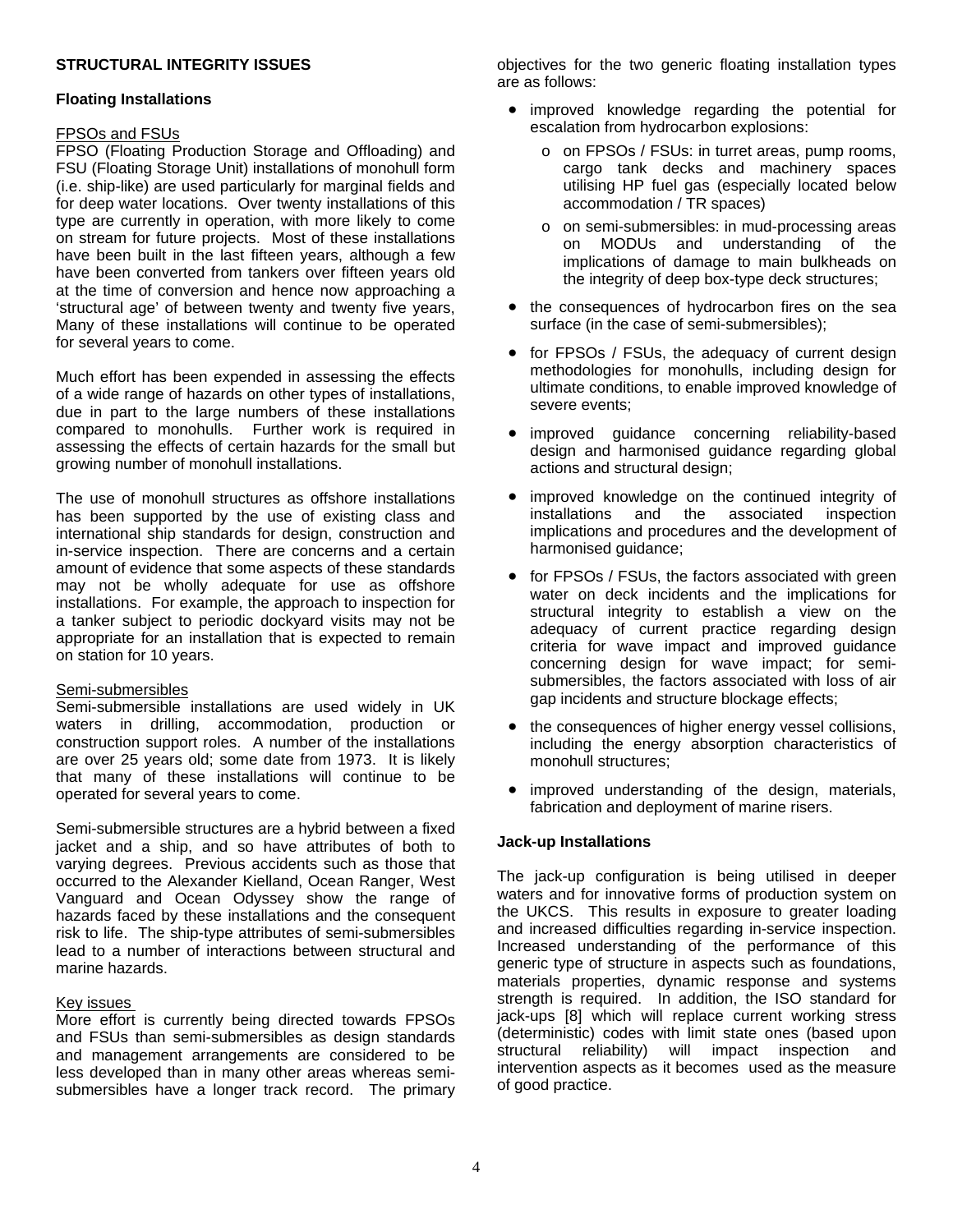### **Fixed Installations**

### General Background

The majority of oil and gas production in the North Sea takes place from fixed platforms. There are about 150 of these platforms and over 70% of the total workforce is employed on them. Fixed installations depend on adequate structural integrity for their existence and about 60% of them are over 20 years old and beyond their original design life. Manning levels range from being normally unmanned, entailing occasional visits by small teams to platforms accommodating over 250 people alongside the process and drilling facilities. Over 90 platforms have permanent manning levels in excess of 20 people.

The integrity of fixed structures is determined by design and reassessment standards and an appropriate inspection and maintenance strategy encapsulated in a sound safety management system.

The current regulatory regime has replaced the certification requirement with duties as described in the Safety Case Regulations and Design and Construction Regulations. Thus, duty holders are required to rethink their own strategy for securing structural integrity, rather than relying on the rolling system. This major change of emphasis took place at a time when the oil price was low, as a consequence of which duty holders reduced inhouse technical capability. In addition to this, there is a lack of standardised methods.

Recent developments have seen the influx of many new, smaller, duty holders with little or no internal expertise and hence reliance on a knowledge based and competent supply chain becomes important.

The structural integrity of fixed installations can be categorised into the following topic areas:

- technical guidance and standards
- fixed structures (steel)
- concrete structures
- structural safety management system
- reassessment process
- response to extreme weather
- foundations safety
- fire response
- explosion response
- helideck safety
- inspection, maintenance and repairs
- dismantlement
- new technology
- seismic response
- accidental dynamic loads and responses (e.g. boat impact).

enable focused intervention plans to be developed. This methodology proved successful in the 2001 - 2007 strategy and has been adopted in the 2008 - 2013 These subdivisions formed the framework for safety case assessment and mirror the subdivisions of matters derived from safety cases and intervention plans. Strategies for each were developed with areas of concern firmly based on the outcome of safety case assessment. Wherever possible, themes have been combined to strategy

### Ageing Fixed Structures

Ageing fixed structures have been built to a range of different standards, for different duties, and have suffered from different aspects of deterioration. Technologically, existing structures always lag behind current bestpractice as major modifications are not always practicable and rarely reasonably practicable. Thus, assessing tolerability is a complex process.

any UK standards for new design or reassessment of offshore installations until the publication in November Information regarding the deteriorated quality of each installation was lost with the change to verification from certification, which required reassessment for fitness-forpurpose at five-yearly intervals. This has highlighted the need to improve the information flow between duty holders and the regulator, particularly in the absence of 2007 of ISO 19902, the international standard for fixed steel offshore structures [9].

themed inspection intervention which is ongoing. In addition, the role of these aspects within the overall safety management system for the installation and work force Some work performed in 1997 / 1998 began to address this area and additional guidance has been provided by incidents as they have arisen. The ability to assess residual safety and effective repair strategies in the overall inspection, maintenance and repair policy for individual installations has been continued in a planned involvement needs further investigation.

### New Technology Trends in Fixed Structures

Recent and ongoing drives to reduce costs on new fixed installations have seen installations where traditional methods have been extrapolated with minimum underpinning research. For steel structures, framing patterns and redundancies have been optimised, and for concrete structures higher strength mixes and lightweight aggregates introduced. These new trends will have an effect on underlying safety levels when compared to existing installations. Analytical technological advances have seen the development of quantitative measures of structural integrity and there is a need to ensure that such advances are understood, sound, and used in a competent and informative manner. Work in this area is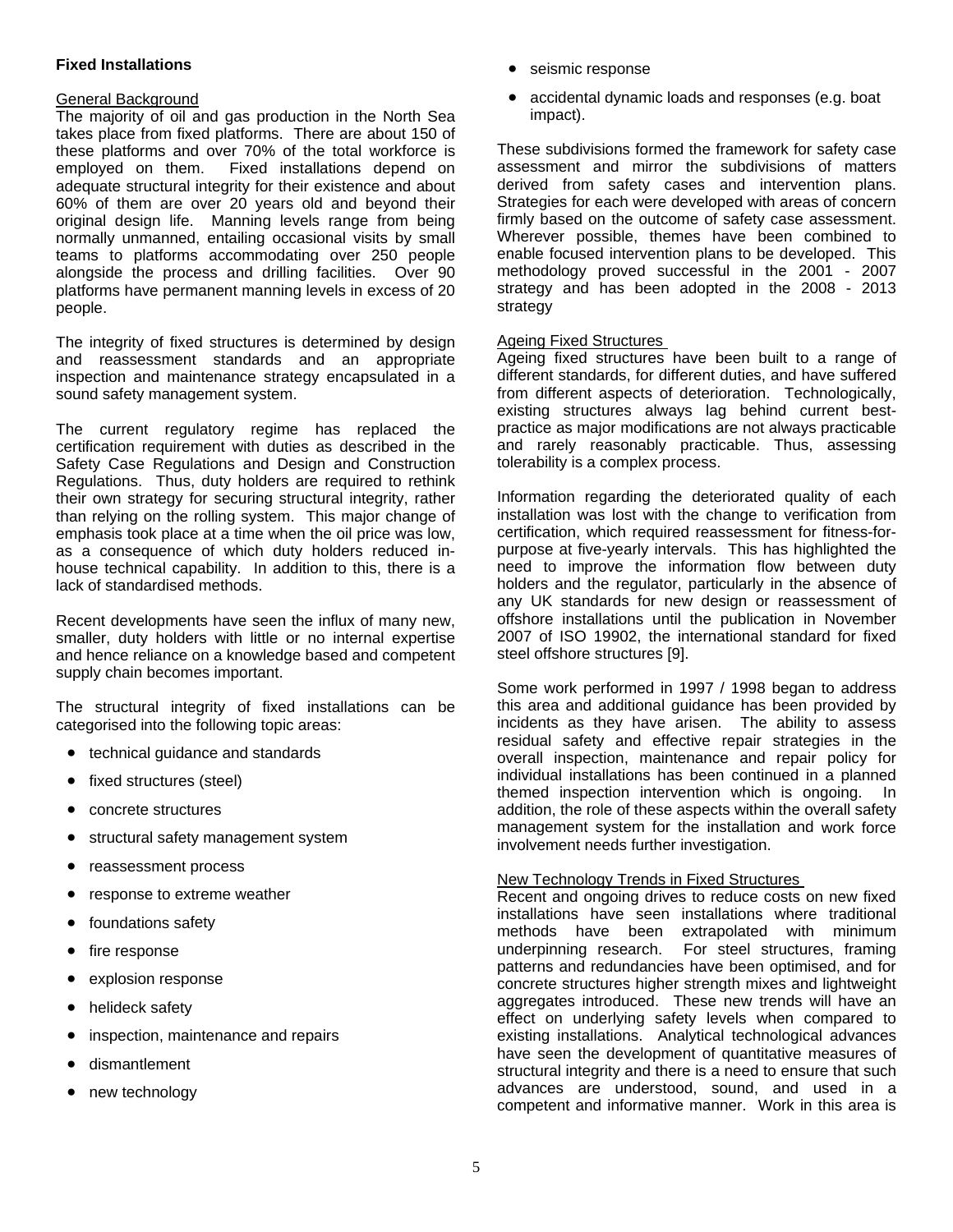also linked to the need to apply risk management techniques within the structural engineering sector.

The non-prescriptive legislation has also caused a refocus on topics of extreme weather, response to accidental events and foundations, areas of high uncertainty and technical competence. Work is continuing in these areas to ensure competence and verification is not lost to the safety management system in n environment of multi-skilling and industry a reorganisation, resulting in a transfer of responsibility in general.

with dismantlement and the necessary understanding of structural integrity in determining safe and appropriate techniques. Although specific concerns have yet to be A recent area of concern is the technology associated identified, a base level of activity is being carried out.

#### Inspection Requirements for Topsides Structures

There is also a need to make an assessment of the adequacy of current inspection requirements and practices for topside structural components. A topside survey, in many instances, consists only of an annual general visual survey where deviations from as-built drawings are considered. The topsides structure consists of a number of structural components which are important to the overall integrity of the structure and consequence of failure, e.g. deck legs, deck trusses and girders.

where the various practices differ significantly in their to: A wide range of codes / standards is available until the publication of the ISO Standard on this theme. There is a need to critically appraise the inspection approaches recommended by existing UK, US and Norwegian codes / standards, including NORSOK [10-14] and the provisions of ISO/DIS 19901-3 [15], and identify areas of uncertainty approach to inspection (e.g. techniques and procedures) and categorisation of components. There is also a need

- (a) identify changes in the design of topside structural understanding of how the changes to inspection details and in inspection practices which may have occurred over the past decade to enable an requirements may be important for the assessment of both new and existing (particularly ageing) structures;
- (b) review the classification of topside structural details consequence of failure and to identify areas where the degree of redundancy and the stress predictability influence the material selection and into categories depending on their structural significance with respect to global integrity and the inspection requirements.

### Foundations Integrity

Work on the integrity of foundations is aimed at determining whether the foundation system is sufficient to support the structure and provide acceptable levels of safety during all phases of the life cycle of the installation.

T he key issues being addressed are:

- protective measures (usually implemented during original site investigation and subsequent design and construction);
- the systems for fixed (pile) and mobile (jack-up) structural integrity management system, particularly for dynamically sensitive foundation installations;
- understood should any change in performance of the structure / foundation feedback systems to ensure the overall structural system performance is foundation system be predicted;
- a re-evaluation of the foundation safety utilizing the monitoring of integrity in-service during any modifications to fixed offshore installations that may increase loads on the foundation systems (usually by current best practice and standards);
- installation's structural integrity is not compromised the evaluation of the site assessment practices for mobile (jack-up) installations to ensure that the during set-up, operation and departure;
- predictions of pile installation driveability and jack-up spud-can load penetration during pre-loading. the assessment of any anomalies found so as to determine appropriate action, e.g. deviations to

throughout the life cycle of the installation, taking into account the total risks to personnel on the installation. It should be noted that, although the above relates primarily to foundation assessment processes, the ultimate objective is to ensure that a suitable failure probability for the global structural system is maintained

### **esponse to Rare and Accidental Events R**

### **Background**

In the UK, the design duties have traditionally concentrated on gravity (dead and live loads) and extreme weather, with the demand for extreme weather set at the 50-year condition. Recognition of the repetitive nature of wave loading increased the design duty in the late 1970s to encompass design for fatigue. A further design requirement for *ship impact* was introduced in the early 1980s, through the Fourth Edition Guidance Notes [16], as the first accidental-type generic duty. Following from the Cullen Inquiry, the design duty also sought to explicitly include other accidental events such as *fire and explosion*, particularly for the topsides structure.

The goal-setting regime has highlighted the need for the assessment of structural response to and integrity requirements for accidental and rare hazards, requiring the integration of risk assessment and structural engineering techniques. This is a developing area. The prescriptive generic nature of engineering codes and standards, with their implicit performance standards, is not necessarily compatible with the need for installation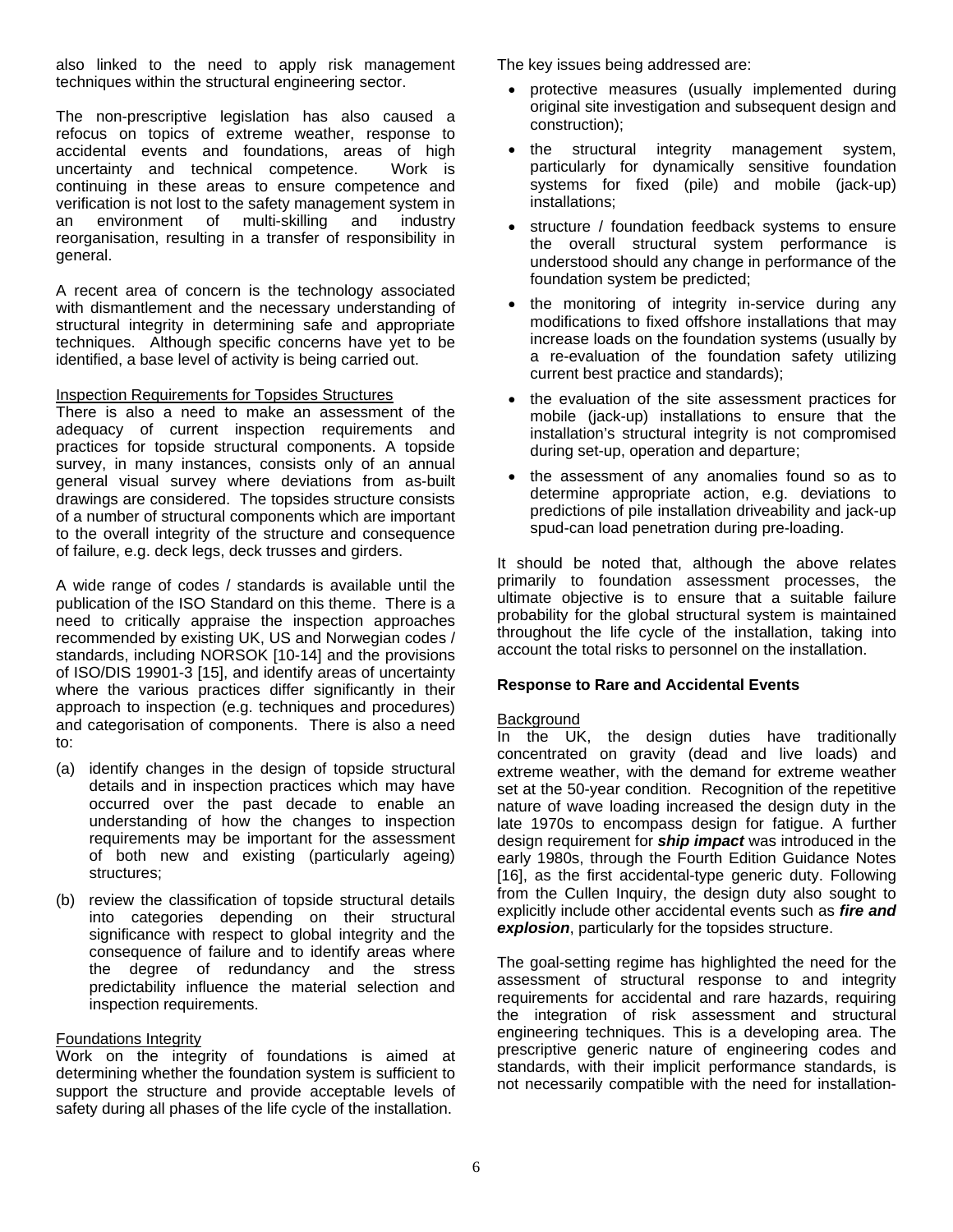specific risk assessment and the setting of explicit performance standards.

seriously devoid of assessment for this hazard and of all other hazards above traditionally-considered design An early outcome from safety case assessment was the almost universal neglect of rare events (above the previously prescribed level), and of the *seismic hazard* in its entirety, along with its effects on sub-structure and topsides. There is no UK guidance for the seismic hazard offshore. As a result, the safety cases submitted were levels.

been to test the design at a higher duty (around the 10,000-year return period), relaxing the acceptance UK custom and practice in design is to set the extreme weather design level events at duties which are much lower, usually around the 100-year return period, than the reasonably foreseeable level. Norwegian practice has criteria in recognition of this.

the areas of fire, explosions and ship impact. The key issues related to general aspects, accidental events and rare events are presented below. The scope of accidental events is currently confined to

#### **Fire and Explosion**

The following topics require further attention:

- the development of performance standards and design guid ance for structural response to each hazard (and particularly for the scenario of fire / explosion);
- for explosions, there is the need for understanding translation into design loading, along with the both the modelled overpressures and their consequent effect of strong vibration on structural details;
- studies to address concerns regarding the use of non-linear software and its benchmarking;
- investigation of the structural response of higher strength materials used in blast and fire wall design;
- studies to address concerns regarding the behaviour of materials at high strains (fracture initiation and failure);

expl osion risks to determine: There is a need to examine the management of fire and

- (1) whether the orginal assumptions regarding integrity are valid, e.g. whether the load and response analyses are sufficiently robust to support technical ALARP arguments in the safety cases;
- (2) physical changes to the installation that may impact on the risk and require additional risk reduction measures to be reviewed / adopted;
- (3) deterioration in the structure's condition, in particular the weathering of passive fire protection (PFP) systems and failures in the pressurised containment

of the temporary refuge (TR) and its effect on the continuing suitability of the installation.

(4) Whether the management system that captures the above is suitably robust and enables critical changes to be incorporated into the duty holder review and instructions given to key personnel.

### S hip Impact

The following topics require further attention:

- the inadequacy of current software and design methodologies for ship impact for the calculation (at the appropriate accuracy) of the structural response;
- the further development of guidance on generic loading due to ship impact and consequent structural response.

#### Rare Events

R are events relate to extreme weather and the seismic haza rd:

- for the extreme weather hazard, there is a need to extend UK practice to investigate structural integrity at rare event levels similar to Norwegian practice, i.e. the 10,000-year wave.
- there is a need to address concerns regarding the consideration of this hazard in safety cases, building on existing collaboration with Norway, with a view to developing a UK regional annex to ISO 19902 [9]. lack of UK offshore seismic guidance and low

### **Materials Performance**

effects from reservoir fluids, accidental loading conditions North Sea offshore facilities are subject to severe conditions which pose stringent performance conditions which pose stringent performance requirements on engineering materials. Such conditions include: high pressures and high temperatures, corrosive (impact, fire and blast) and the severe weather conditions of an exposed marine environment.

technologies must be qualified under realistic conditions Industry is seeking further cost-effective solutions, wherever possible, and this has resulted in looking toward new technologies to achieve cost reductions. This requirement has resulted in the demand for lightweight high strength concretes, high strength to weight ratio alloys, corrosion resistant alloys, flexible hose materials, anticorrosion and thermal insulating coatings, and polymeric materials including seals, fibre reinforced plastics for both structural and piping applications and 'high-tech fibres' (polyesters) for deepwater tethers and moorings. Materials and their associated joining to provide confidence in their operational limits and longterm performance.

not satisfy familiar standards, presenting challenges for With vessels entering UK waters having been built overseas, the material manufacture and specification may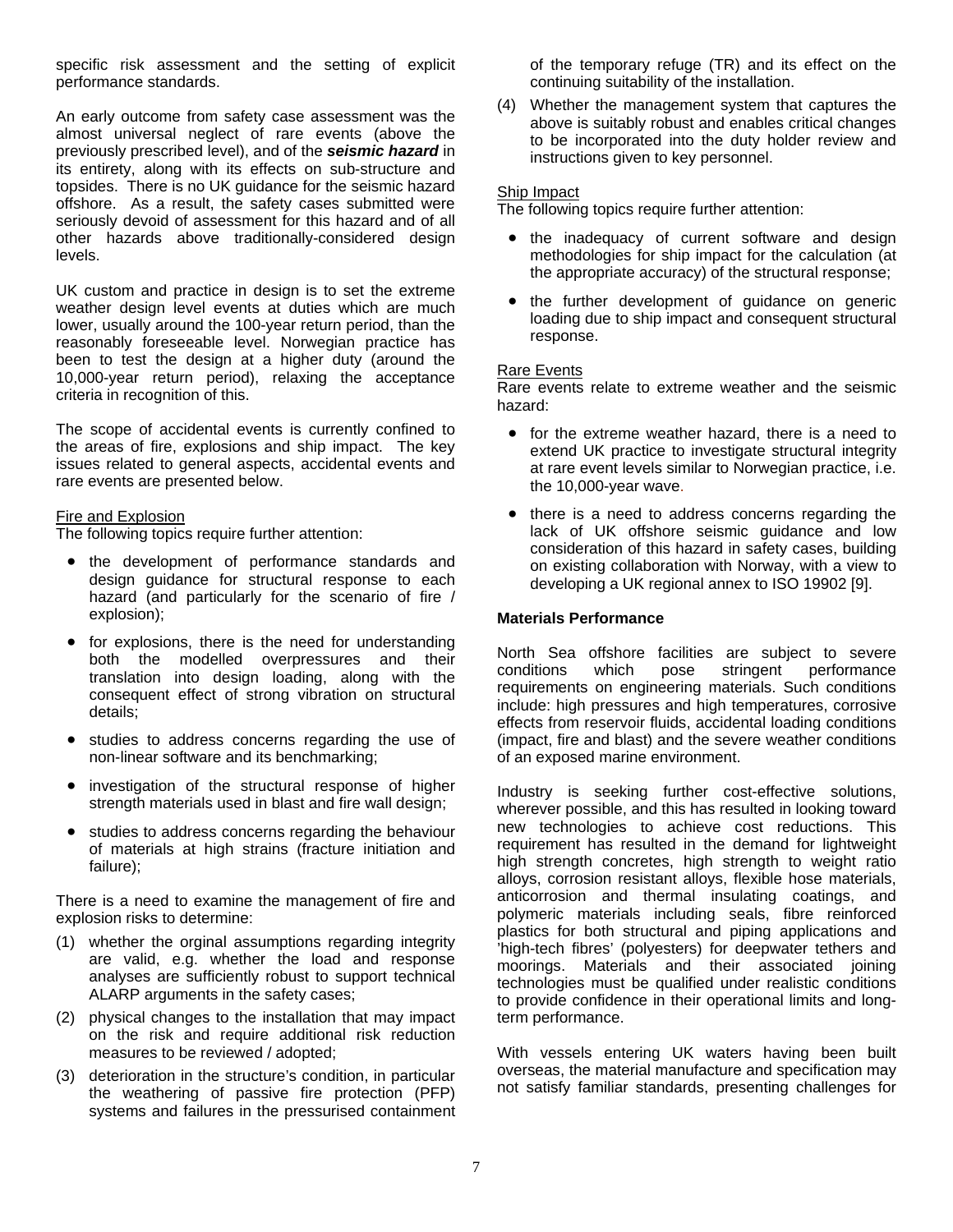the control of deterioration and assurance of structural integrity.

### **Metocean Parameters**

### Background

A good understanding of the metocean climate in which an installation is to operate is essential if the risks to personnel engaged in work related activities on the installation are to be properly controlled. It is well established that the reliability of a structure is highly sensitive to the metocean parameters used in its design, and that these parameters have high levels of both natural and modelling uncertainties associated with their estimation.

the use of independent 50-year criterion in design, has placed into question the value of the metocean The introduction of DCR, and a general move away from information provided in Section 11 of [17].

safety cases, the information presented is incorrect, usually suggesting a lack of knowledge of metocean The metocean information presented in safety cases is often insufficient to assess whether the design conditions to which the installation has been subjected are adequate to ensure long-term safe operations. In a number of terminology and methodologies.

acti vities in the metocean arena, namely: OSD has been involved in a number of significant

- determine whether there existed any evidence of review of the hindcasting effort by the North European Storm Study (NESS) User Group (NUG) to increasing wave heights in the North Sea, resulting from changes in the world's climate [18].
- design inputs to choose from. Of the options development of the limit state approach in ISO 19902 [9] with regard to the provision of metocean information for use in design. It should be noted that the ISO standard has moved away from traditional North Sea practice of basing the design of a structure on independent 50 / 100-year metocean parameters, to one of presenting the designer with a range of available, the most challenging is likely to be that associated with the use of the 100-year response.

of understanding associated with the probability of occurrence of steep waves and the impact these have on During the 1998 / 1999 winter period, metocean-related damage was experienced by all types of floating installation. The problem, in part, results from a failure to recognise and/or address the full range of (metoceanrelated) limit states to which a floating installation is subjected. A particular problem, which also has a bearing on the design of fixed installations, is that there is a lack the structural strength of installations.

### Key Issues

HSE is required to ensure that the industry:

- (a) has adequate data from which to derive operating and design parameters
- (b) uses appropriate tools to estimate operational and extreme conditions
- (c) takes adequate account of the uncertainties associated with the metocean parameters being estimated
- (d) has in place adequate means of independently verifying the metocean element of safety critical systems
- (e) has available appropriate means of monitoring the environment in which structures operate
- ) makes appropriate use of the forecast tools available for weather sensitive operations.  $(f)$

### **INTERVENTION STRATEGY**

(KP3) [19] and subsequently, since 2007, the Structural Integrity Management Inspection Programme (SIMIP) -The deployment of interventions to tackle the current structural integrity priorities is summarised below. This activity has been implemented formally initially through a topic theme associated with OSD's Key Programme 3 both of these initiatives are described further below.

### **Ageing Installations & Integrity Management**

integrity, underwater structural integrity or structural integrity concerns specific to floating installations). The specific approaches are as follows: This is the primary structural integrity strategic intervention building individual duty holder and installation inspections together on intelligence from safety case assessments. Examination of facilities' condition offshore, where appropriate, combines with scrutiny of structural integrity management systems (whether in relation to topside fabric maintenance and structural

### Topsides Inspections

Topside fabric maintenance and structural integrity inspections are undertaken on installations prioritised based on age and manning level. The topside structural integrity management system (if documented) within the safety case is examined prior to the inspection. The research for this was completed in 2005 and internal guidance produced as part of the inspection documentation. Future work includes: completion of inspections; analysis of findings and production of future plans for this aspect. This themed inspection programme is due for completion in 2008 / 2009.

### Underwater integrity

Inspections on underwater structural integrity are performed at duty holder offices onshore and all fixed manned installation duty holders are being inspected. Safety cases for the installations give a general view of the duty holder's underwater structural integrity management process. The aim of the subsequent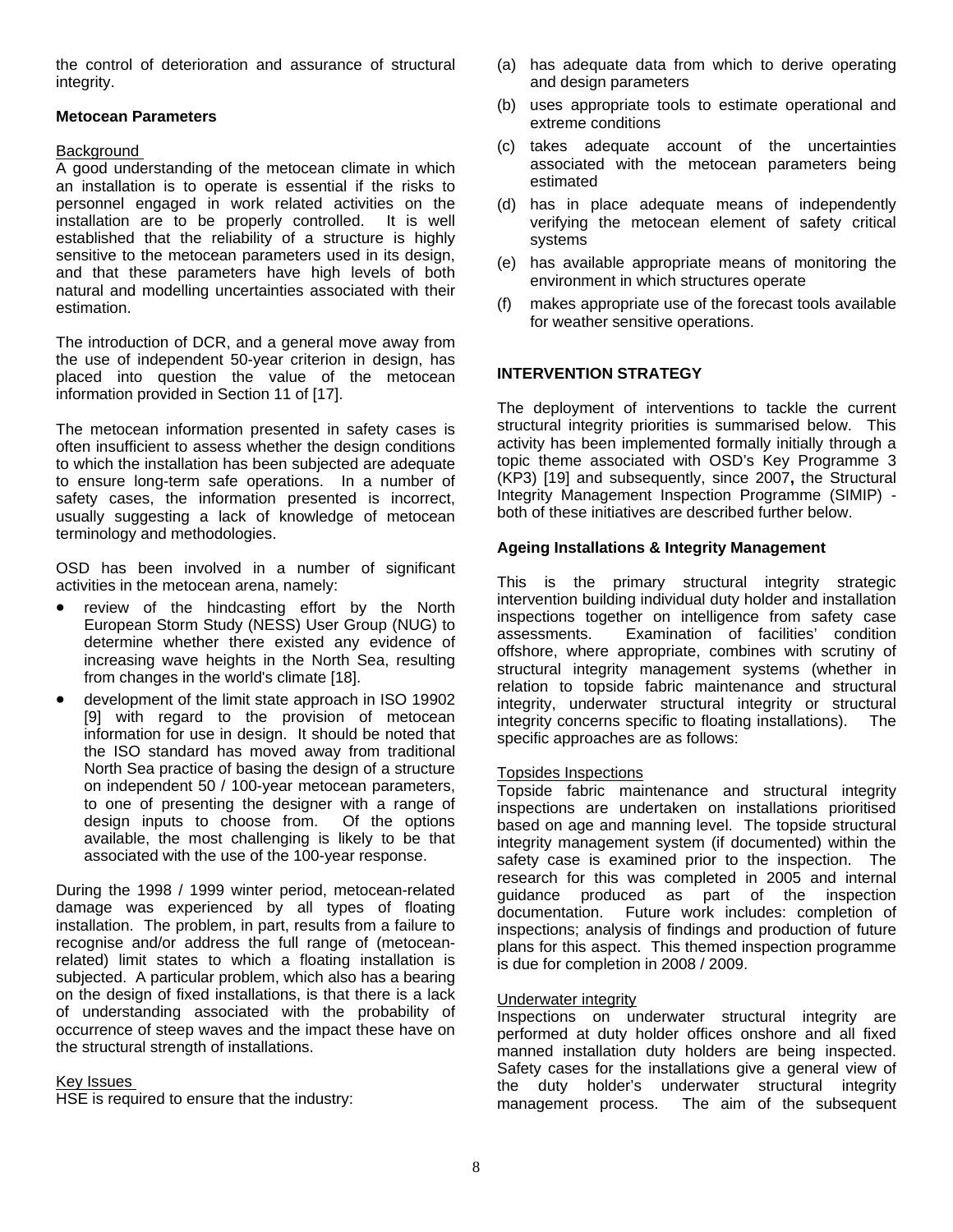inspection is to: validate the relevant information in the safety case; ascertain the stakeholders involved in the underwater inspection process; ascertain the major means of inspection and the inspection strategy; and, for older installations, the preparedness and process for reassessment of the installation.

work will include further inspections and analysis of outcomes from these inspections resulting in sharing Current work involves research into: tools for reassessment; efficacy of inspection methods; and management frameworks for ensuring appropriate activities associated with ageing are undertaken. Future information with the industry.

### Floating Installation structural integrity

Floating installations are selected for inspection by the date of the last inspection with the overall aim of probing the inspection processes, especially seeking information on the next major inshore inspection.

interventions. Standards work, research and internal documents consolidating experience and good practice form an integral part of this aspect of the strategy. These themed inspections are driving towards a generic approach to structural integrity management. A technical policy on the management of deterioration provides a parallel intervention mechanism through which to communicate expectations across the industry, complementing the installation / duty holder specific

### **Extreme Weather Hazards**

standard concerning this hazard was published in 2007 and its use and effect on OSD intervention work will be Major inspection activity has been carried out in 2007 / 2008 and further inspections will be performed in 2008 / 2009, albeit at a lower level of activity. The themed inspections with key duty holders aimed at ensuring the inputs and outputs on extreme hazard control were current and also provided the opportunity to disseminate important data changes and standardisation issues in the metocean area. Dissemination of the research through internal documents and industry standards will continue with safety case assessment and inspection activity being subsumed within the underwater activity. The ISO assessed.

### **Foundation Failure (Including Jack-ups)**

elements, in accordance with the existing successful The interventions in 2008 / 2009 are prioritised in relation to the resurgence of jack-up failures and reflect the inherent challenge of the unoberservable nature of incipient foundation failure. A multi-pronged approach, drawing on the investigations and undertaking research both on failure and the adequacy of new industry standards, will inform the development of a technical policy against which a targeted inspection programme will be devised. This will combine onshore and offshore

theme inspection model, in relation to structural integrity management, its communication and practice.

### **Fire & Explosion Response**

being performed for installations prioritised with respect to Intervention activity centres on collaborative work with internal stakeholders to ensure a coherent and holistic approach to this fire and explosion threat to structural integrity. This will build on the findings from explosion and fire response themed inspections on and offshore undertaken through 2007 / 2008. The inspections are leak frequency and may in future be based on findings from earlier themed duty holder inspections. The issues being addressed are:

- (1) the suitability of mitigation barriers to prevent escalation and to protect the TR.
- (2) the suitability of structures to allow escape to the TR and embarkation points and evacuation from the installation.
- (3) in-service performance testing, inspection and assessment of fire and explosion safety critical elements.
- (4) The DH management system to control the above.

Research in this area is related to development and roduction of the technical policy. p

### **Dynamic Loading & Response**

anticipated the technical policy, documentation and duty holder interventions will develop iteratively as the interaction on this technically challenging issue develops. Research is required to cement the technical policy. The primary intervention in relation to dynamic response and the effects on structural integrity have been through follow-up inspection in light of incidents (e.g. boat impacts). With increasing combined operations activity, the focus is turning to a more proactive approach, assimilating the experience from incidents and intelligence from the inspections. Work is required on development of a technical policy and documentation which will form the baseline for planned installationrelated inspections and the inspection requirements of combined operations through a new themed inspection activity, assimilating safety case information and its translation into specific measures offshore. It is

### **Materials Technology**

develop the understanding to inform internal guidance on which targeted inspection can build. In parallel, The demand for intervention is determined, in part, by the vessels entering UK waters and recent incidents associated with, what to date have been, 'non-standard' materials in the sector and effects of their ageing on structural integrity. The strategy is to utilise the full range of interventions to gather intelligence from safety case assessment and inspection and through research, to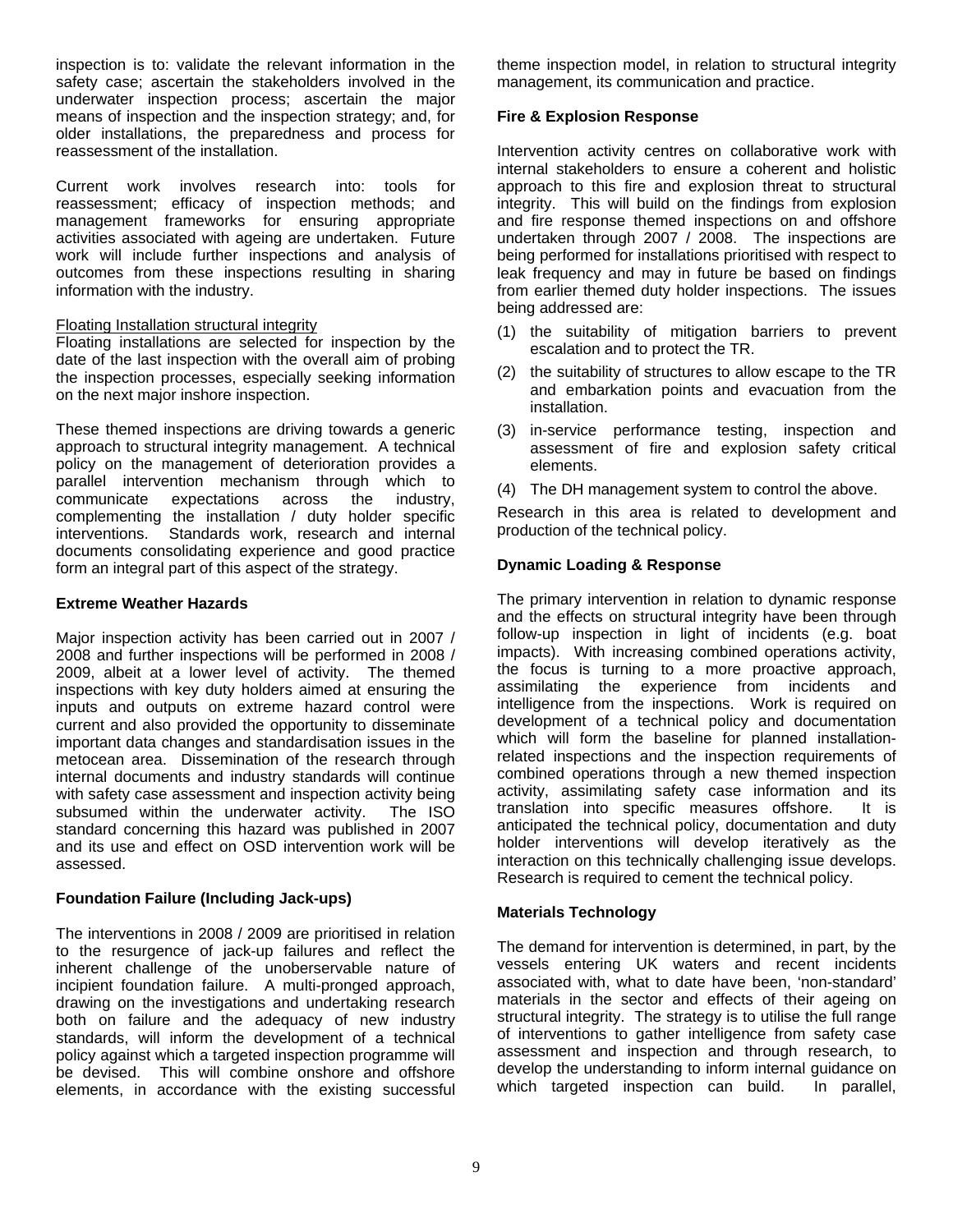standards work on the range of relevant materials will help accelerate improved industry practices.

The intervention strategy includes a corrosion inspection programme. Its purpose is to reduce risks from corrosion on offshore installations by securing of improvements to duty holder management systems and the physical condition of offshore installations.

### **Reliability Techniques & Performance Standards**

performance standards and verification activity in general have focused on survival criteria with insufficient attention given to fitness-for-purpose or other limiting criteria for Reliability as a statistical concept is associated with the notion of dependability and survival of offshore installations in the face of structural integrity threats. Reliability is determined using quantitative measures of failure which can be complex and opaque and the priority is to develop internal guidance on the appropriate use of reliability techniques. Dependability may also be defined by performance standards providing a common currency for verification and inspection. For structural integrity, safe continued operation.

### **THE KP3 PROGRAMME**

### **Overview**

offloading vessels and mobile drilling rigs. KP3 was a ligned with the Step Change in Safety initiative [20] a imed at improving safety on the UKCS and involves various stakeholders: The Health and Safety's Offshore Division undertook a programme of work, Key Programme 3 (KP3), in the period 2004 - 2007 to investigate asset integrity, targeting the management of the risk of failure of structure, plant, equipment and systems. The focus in the period 2007 - 2008 is on internal audit systems. Almost 100 installations (i.e. about 40% of the total) were inspected across the spectrum of manned and normally unattended installation types, i.e. fixed, floating production, floating production storage and

- International Association of Drilling Contractors (IADC)
- British Rig Owners Association (BROA)
- Offshore Contractors Association (OCA)
- Independent Verification Bodies (IVBs).

### **Aim**

Th e overall aim of KP3 [19] was to:

*and / or cause fatalities.' 'Ensure that dutyholders effectively manage the risk of any failure of structure, plant, equipment or systems, which could either cause or contribute to, or prevent or limit the effect of, a major accident* 

safety critical elements (SCEs), which provide the barriers to major accident hazards, and installations were given an overall integrity rating. Thus, it concentrated on the integrity management of

### **Scope**

HSE had evidence from its enforcement activities, i.e. insp ection and investigation, on some companies and insta llations that:

- there were weaknesses in the implementation of the independent verification process;
- emphasis on costs (resulting in reduced manning and multi-tasking) was affecting potential safety performance;
- there was a backlog of maintenance work;
- a number of significant incidents had been due to maintenance or integrity failures.

major accident hazards and focused on the effectiveness of maintenance management systems, including verification issues, i.e. KP3 examined asset integrity with respect to all relevant

- system testing of SCEs;
- maintenance of safety critical elements (SCE);
- defined life (i.e. temporary) repairs;
- corrective maintenance;
- recording of completed maintenance work;
- supervision;
- backlogs;
- deferrals;
- communication between onshore support staff and offshore maintenance technicians;
- competence assurance of maintenance technicians and their supervisors;
- measurement of the effectiveness of the maintenance system;
- examples of best practice.

a parallel topic programme to the main KP3 programme intervention projects currently being undertaken by HSE since the completion of KP3, to determine how effectively This paper focuses on the structural aspects examined in but making use of many of the template categories and methods of KP3. It is also useful to mention other HSE duty holders are managing some key issues, namely

- (a) the effectiveness of audit arrangements, with particular emphasis on risk control barriers;
- (b) corrosion management;
- (c) management of change with regard to risk control barriers;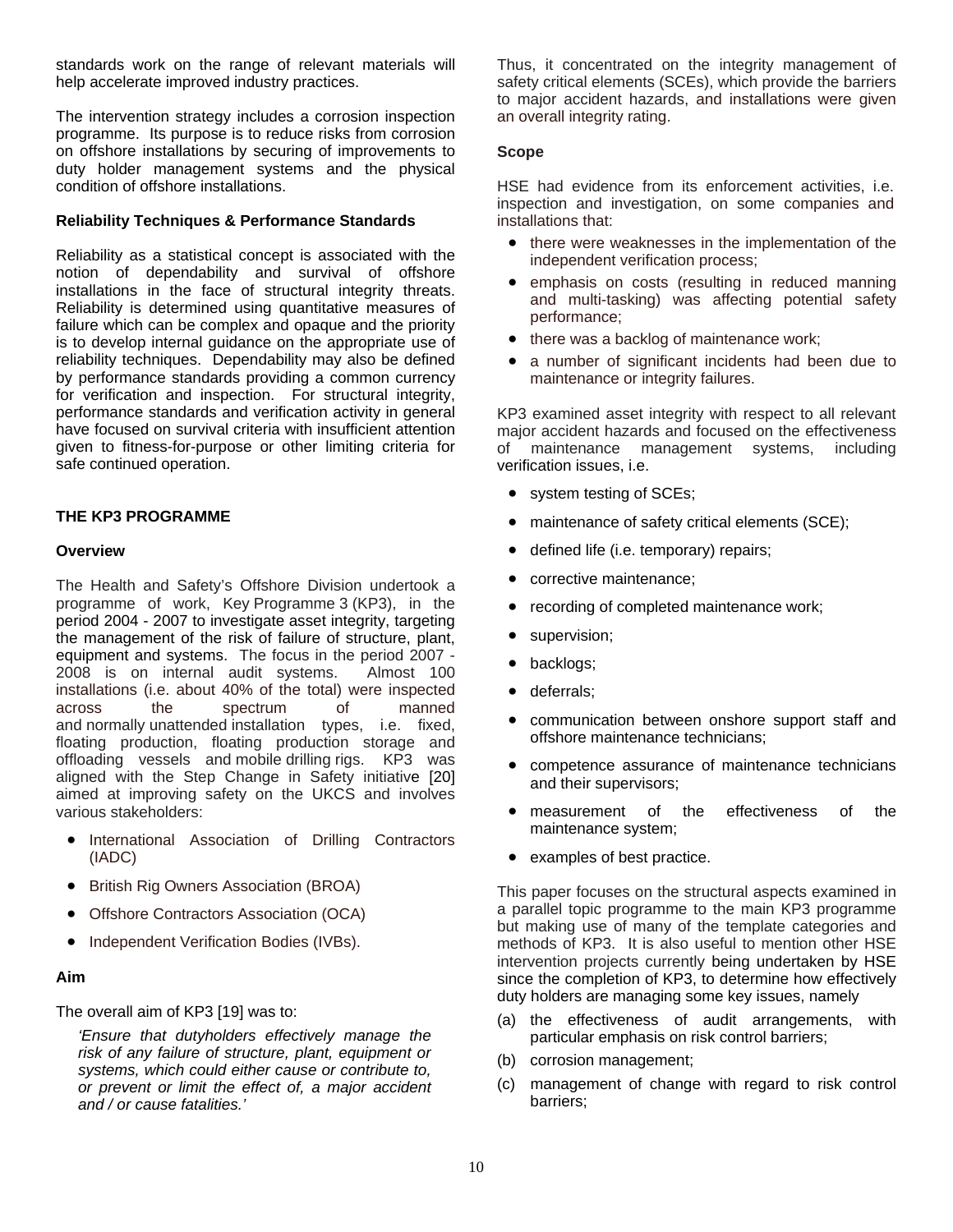- (d) effectiveness of verification systems;
- (e) development of performance indicators in collaboration with the offshore industry.

### **STRUCTURAL INTEGRITY MANAGEMENT INSPECTION PROGRAMME (SIMIP)**

### **Background**

Programme (SIMIP) supports OSD's Structural Integrity Strategy on the major accident hazard area of 'loss of und ertaken in parallel with KP3. The content of SIMIP is The Structural Integrity Management Inspection integrity', in line with the HSE Strategic Programme on Major Hazards. It has followed on from the inspections based on technical themes derived from

- (a) the outcomes of safety case assessment;
- (b) historical structural integrity inspections undertaken to date (in line with the DCR regulations and GASCET [21];
- (c) research intelligence gathered from recent technology d evelopments.

#### **Scope**

The components of the programme are:

- (1) identification of discrete technical themes from (a) to (c) above;
- (2) development of technical policy and assessment to guide the internal inspection quality and consistency for each theme;
- (3) development of the inspection framework;
- (4) prioritisation of installations for each theme;
- (5) inspection of and feedback on both duty holders and specific installations;
- (6) analysis of (positive and negative) generic inspection findings which identify safety gaps in process and knowledge to further develop inspection strategies;
- (7) prioritisation of inspections from inspection findings.

and investigations which may reveal underlying issues The current structural integrity inspection programme is based on the seven themes presented above. The programmes are continuous and are developed or changed as necessary, using the results and findings from inspections, along with information from incidents worthy of generic inspection. Indeed, the SIMIP programme is being expanded from the original themes of underwater integrity, topsides integrity, fire and explosion response, metocean awareness and floating installations integrity to include the other areas mentioned above.

Inspections are performed both onshore and offshore. Some are duty-holder-specific and some are installationspecific. Installation and duty holder selection have been prioritised on a qualitative risk basis.

S pecific practical aspects of the structural integrity m anagement process that are being addressed are:

- the suitability and identification of SCEs;
- communication between support and offshore technicians;
- competence of technicians and consultants;
- maintenance of SCE design suitability and repair techniques;
- supervision of SCE repairs and consultants;
- recording of completed maintenance / consultancy work;
- deferrals and reassessment of structural SCEs;
- y corrective maintenance revised analyses**;**
- defined life barriers;
- measuring compliance with performance standards;
- measuring quality of maintenance and assessment work;
- review of ICP recommendations:
- reporting to senior management on integrity status;
- acceptance criteria for maintenance effectiveness and SCE suitability.

#### **SIMIP STRUCTURAL INTEGRITY FINDINGS INSPECTIONS**

#### **O verview**

The current content of SIMIP inspections is as follows:

- Fire & explosion response (ER);
- Topsides fabric maintenance  $\&$  structural integrity (T);
- Underwater structural integrity (UW);
- Metocean awareness (M);
- Floating structural integrity (FL).

Further structural integrity themes for foundations and dynamic response are being developed.

are shown. This is only a sample of results: inspections on other duty holders are either currently underway or The current status of the inspection work is summarized in Table 2. The results of inspections on 16 duty holders of fixed platforms in the three sectors of the North Sea planned. This paper presents general results. Detailed findings for each technical theme will be disseminated as SIMIP progresses.

Traffic light systems give a very general measure and cannot capture the various nuances required in this complex area. For structural integrity, however, they can be used to give some indication of p r rio ity for the next HSE inspection. The results are presented in terms of a traffic light system, each traffic light representing an assessment of the installation at the time of the inspection based on the inspection report.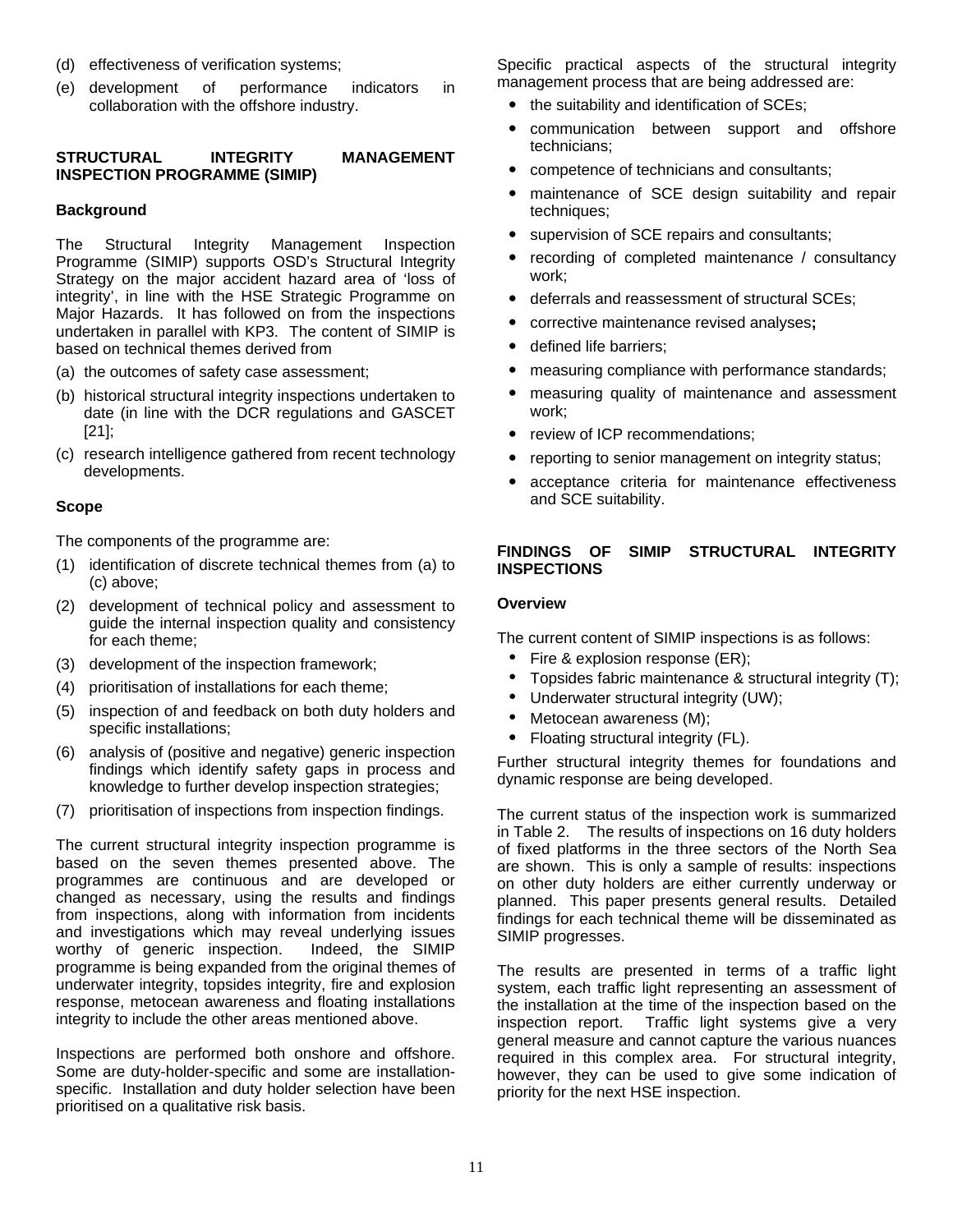| <b>Duty Holder</b>                       | <b>Platform</b>                           | M              | <b>ER</b>               | T.                      | <b>UW</b>               |  |  |  |
|------------------------------------------|-------------------------------------------|----------------|-------------------------|-------------------------|-------------------------|--|--|--|
| DH <sub>1</sub>                          | <b>P1</b>                                 |                |                         |                         | 2                       |  |  |  |
| DH2                                      | P <sub>2</sub>                            |                | 1                       |                         | $\overline{\mathbf{3}}$ |  |  |  |
| $\overline{DH3}$                         | P3                                        |                | $\overline{\mathbf{3}}$ |                         |                         |  |  |  |
| DH4                                      | <b>P4</b>                                 |                |                         |                         | 3                       |  |  |  |
|                                          | $\overline{P5}$                           |                |                         | $\overline{\mathbf{3}}$ | 3                       |  |  |  |
|                                          | $\overline{P6}$                           |                |                         |                         | $\overline{\mathbf{3}}$ |  |  |  |
| DH <sub>5</sub>                          | $\overline{P}$                            |                |                         | $\overline{2}$          | $\overline{\mathbf{3}}$ |  |  |  |
|                                          | P <sub>8</sub>                            |                | 3                       | $\overline{\mathbf{3}}$ |                         |  |  |  |
|                                          | P <sub>9</sub>                            |                |                         | $\overline{2}$          | 3                       |  |  |  |
| DH <sub>6</sub>                          | P10                                       |                | $\overline{2}$          | $\overline{\mathbf{3}}$ | $\overline{\mathbf{3}}$ |  |  |  |
|                                          | P <sub>11</sub>                           |                | $\overline{2}$          |                         |                         |  |  |  |
| DH <sub>7</sub>                          | P12                                       |                | $\overline{1}$          |                         |                         |  |  |  |
|                                          | P <sub>13</sub>                           |                | $\overline{2}$          | $\overline{2}$          | $\overline{2}$          |  |  |  |
| $\overline{DH8}$                         | P14                                       |                | 3                       | $\overline{\mathbf{2}}$ | 3                       |  |  |  |
|                                          | P <sub>15</sub>                           | 3              |                         |                         |                         |  |  |  |
| DH <sub>9</sub>                          | P16                                       |                |                         | $\overline{2}$          |                         |  |  |  |
|                                          | <b>P17</b>                                |                | 3                       | $\overline{\mathbf{3}}$ | 3                       |  |  |  |
|                                          | P <sub>18</sub>                           | 3              | 3                       |                         | 3                       |  |  |  |
| <b>DH10</b>                              | P <sub>19</sub>                           |                |                         | $\overline{2}$          |                         |  |  |  |
|                                          | P <sub>20</sub>                           |                |                         | $\overline{\mathbf{3}}$ |                         |  |  |  |
| <b>DH11</b>                              | P <sub>21</sub>                           |                |                         |                         | 3                       |  |  |  |
| <b>DH12</b>                              | P <sub>22</sub>                           | $\overline{2}$ |                         | $\overline{2}$          | $\overline{1}$          |  |  |  |
| <b>DH13</b>                              | P <sub>23</sub>                           |                |                         |                         | 1                       |  |  |  |
|                                          | P <sub>24</sub>                           |                |                         | 3                       | $\overline{\mathbf{3}}$ |  |  |  |
|                                          | P <sub>25</sub>                           |                | $\overline{2}$          | $\overline{\mathbf{3}}$ |                         |  |  |  |
|                                          | P26                                       |                | $\overline{\mathbf{3}}$ |                         |                         |  |  |  |
| <b>DH14</b>                              | P27                                       |                | $\overline{\mathbf{3}}$ | $\overline{\mathbf{3}}$ |                         |  |  |  |
|                                          | P <sub>28</sub>                           |                | $\overline{2}$          |                         |                         |  |  |  |
|                                          | P <sub>29</sub>                           |                | $\overline{2}$          |                         |                         |  |  |  |
|                                          | P30                                       |                |                         | 3                       | $\overline{2}$          |  |  |  |
| <b>DH15</b>                              | P31                                       | 3              |                         |                         |                         |  |  |  |
|                                          | P32                                       | $\overline{1}$ |                         | $\overline{2}$          | $\overline{2}$          |  |  |  |
| <b>DH16</b>                              | P33                                       |                |                         | $\overline{\mathbf{3}}$ |                         |  |  |  |
|                                          |                                           |                |                         |                         |                         |  |  |  |
| Serious<br>deficiencies                  |                                           |                |                         |                         | requiring               |  |  |  |
| 1                                        | <i>immediate attention</i>                |                |                         |                         |                         |  |  |  |
| $\overline{2}$                           | raised formally, mainly<br><b>Matters</b> |                |                         |                         |                         |  |  |  |
|                                          | results of ongoing work or change         |                |                         |                         |                         |  |  |  |
| No matters formally raised with the<br>3 |                                           |                |                         |                         |                         |  |  |  |
|                                          | DH                                        |                |                         |                         |                         |  |  |  |

Table 2: Traffic light coding for structural integrity themes

The following definitions were applied:

- **Green** the inspection did not result in any further matters to be formally raised with the duty holder; next inspection to be performed within two to three years;
- $\bullet$ **Amber** - some matters were raised formally for duty holder response, mainly the results of ongoing work or change; next inspection to be performed within one to two years depending on the seriousness of the matter;
- **Red** the inspection revealed some serious deficiencies which require immediate attention; next inspection to be performed within one to six months depending on the deficiency.

management systems and delivery of appropriate standards both across the UKCS and often in the same company. The following elements of the management s ystem were found, in general, to require improvement: The individual findings are variable but it is apparent that there is a need to improve management systems. There is considerable variation in the performance of

- maintenance of SCEs;
- handling of backlogs;
- handling of deferrals;
- measurement of compliance with performance standards;
- corrective maintenance.

### **M n ai tenance Management Systems**

The following trends can be identified from the in formation obtained from inspection of duty holders' man agement systems:

- the concept of barriers in major hazard risk control is not well understood;
- different structural integrity hazards and themes are managed differently and to different standards;
- there is a management system but its implementation differs documented structural integrity both between duty holders and between assets in the same company;
- there is limited technology appreciation, e.g. the SCI guidance [22] and the ISO standards for offshore structures [9. 23];
- there are unclear periodic and risk-based integrity management philosophies and matching to techniques;
- there is a need for better key performance indicators to be available to senior managers to achieve a clear associated with asset integrity to enable better understanding of the risks associated with degraded SCEs and of the key performance indicators informed decision making and allocation of appropriate levels of resources to ongoing maintenance;
- visits by the technical authority to installations is limited;
- the technical authority role needs to be strengthened in many companies - there is some evidence that this has been recognized and is being addressed;
- strong to enable major hazard control and the engineering function needs to be sufficiently maintenance of SCEs. It is apparent that, in many companies, the engineering function has declined to a minimum and is perhaps unacceptably low level.
- verifier involvement in the whole management process is somewhat limited and needs to be improved;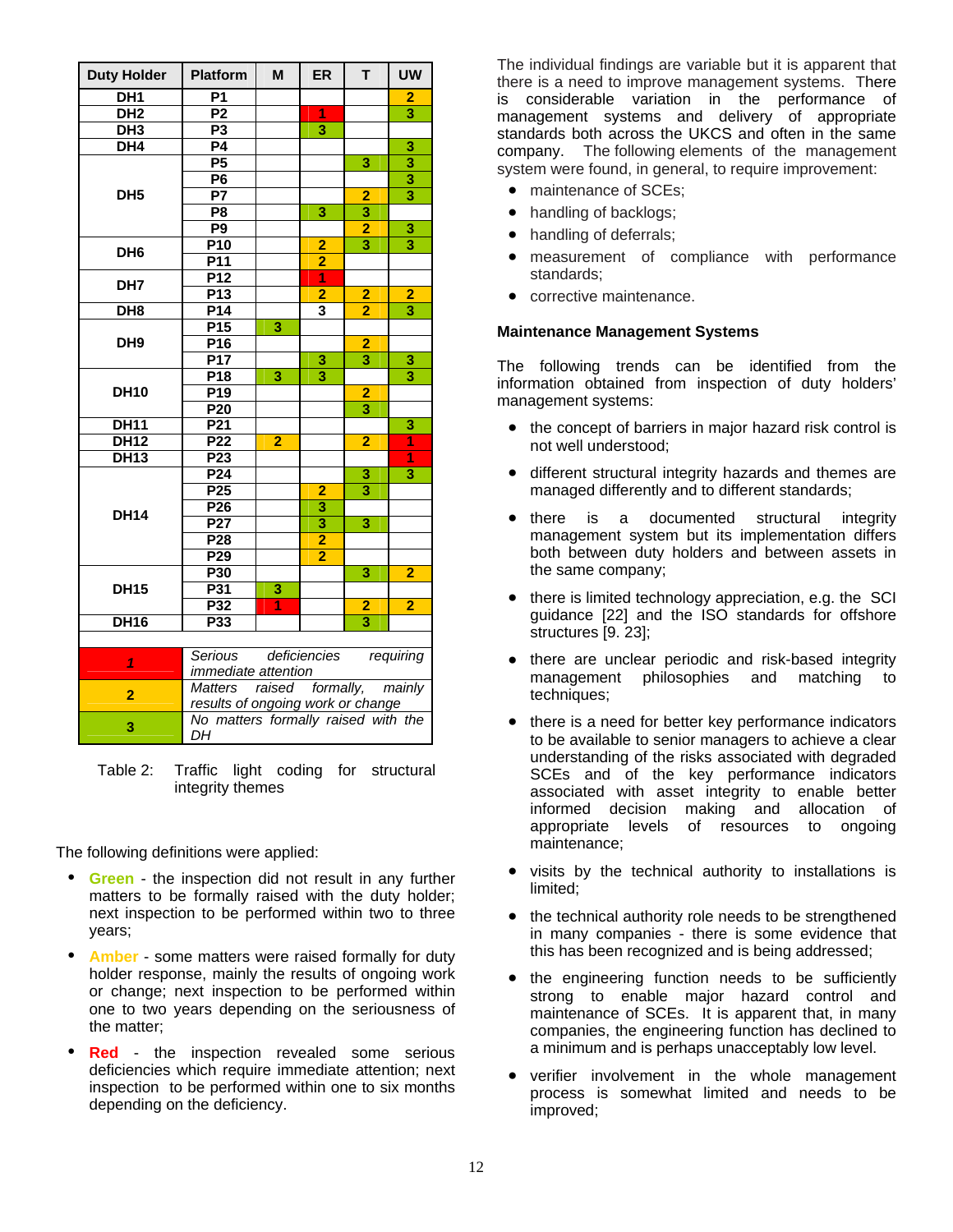- audit and review arrangements are not being used continuous improvement  $-$  in many cases, there is a need for improved arrangements for auditing and effectively to deliver organisational learning and monitoring performance;
- there is a need to disseminate good practice both within organisations and across the industry;
- there is a need to establish or improve systems that ensure corporate memory is secured;
- the industry needs to share good / best practice.

### **Ove rall Condition of the Infrastructure**

Cha nges within the offshore industry arising from costcutt ing and low investment at the time of low oil prices, as wel l as changes of ownership, have had detrimental ef fects:

- there is wide variation across the industry in the substantial structural condition of installations – asset maintenance has not always been a priority and<br>some installations are showing substantial some installations are deterioration, particularly those that are likely to be sold;
- · logistical problems, e.g. skills shortages, long lead times for delivery of materials and equipment, insufficient accommodation offshore and limited availability of accommodation vessels, are restricting the industry's ability to achieve rapid improvements.
- there is inadequate monitoring of deferrals / maintenance – outstanding work is not necessarily clearly defined.

### **CONC LUSIONS**

- (1) T he KP3 and SIMIP inspections have indicated a certain similarity in findings. A number of im provements in the structural integrity management p rocess are generally required, assisted by the follo wing actions:
	- tightening of structural integrity management systems;
	- increased involvement of the verifier in the structural integrity management process;
	- integration of structural integrity themes and disciplines;
	- improvement of understanding and usage of barrier controls to the major hazards control loop.
- management policy for each installation, especially ageing installations. HSE will continue to gather and use evidence to secure improvements in the (2) There is a need to achieve improved clarity on good structural integrity management practice and the development of an appropriate structural integrity

structural integrity management process.

(3) Using the findings from SIMIP and its supporting research / technology programme, HSE will continue to develop and promote good practice for structural integrity management.

### **REF ERENCES**

- [1] Health & Safety Executive, *Offshore Installations and Wells (Design & Construction etc.) Regulations*, HSE Books, London, 1996.
- Offshore Mechanics and Arctic Engineering, Estoril, [2] Stacey, A., Birkinshaw, M., Sharp, J.V., and May, P., *Structural Integrity Management Framework for Fixed Jacket Structures*, Paper OMAE2008-57413, Proceedings of the  $27<sup>th</sup>$  International Conference on June 2008, American Society of Mechanical Engineers, New York.
- [3] Health & Safety Executive, Hazardous Installations Directorate, Offshore Division, *Background to Structural Integrity Strategy (OSD 4.1 & 4.2), 2008- 2013*, January 2008.
- [4] Health & Safety Executive, Hazardous Installations Directorate, Offshore Division, *Structural Integrity Strategy*, Rev. 1, September 2005, http://www.hse.gov.uk/offshore/constratdocs.pdf.
- [5] Health & Safety Executive, Hazardous Installations Directorate, Offshore Division, *Structural Integrity Strategy*, 2008 - To be published.
- ] Health & Safety Executive, *Offshore Installations*  [6 *(Safety Case) Regulations*, HSE Books, London, 2005.
- [7] *and Safety in Great*  Health & Safety Commission, *A Strategy for Workplace Health Britain to 2010 and Beyond*, 2004, http://www.hse.gov.uk/aboutus/hsc/strategy2010.pdf.
- [8] International Standards Organisation, ISO/CD *– 19905-1, Petroleum and Natural Gas Industries – Site-Specific Assessment of Mobile Offshore Unit Part 1: Jack-ups*, 2007.
- [9] International Standards Organisation, *ISO 19902, Petroleum and Natural Gas Industries - Offshore Structures, Fixed Offshore Structures*, 2007.
- [10] NORSOK, *N-001, Structural Design*, Rev. 4, 2004.
- [11] NORSOK, N-002, *Collection of Metocean Data*, Rev. 1, 1997.
- [12] NORSOK, N-003, *Actions and Action Effects*, Edition 2, 2007.